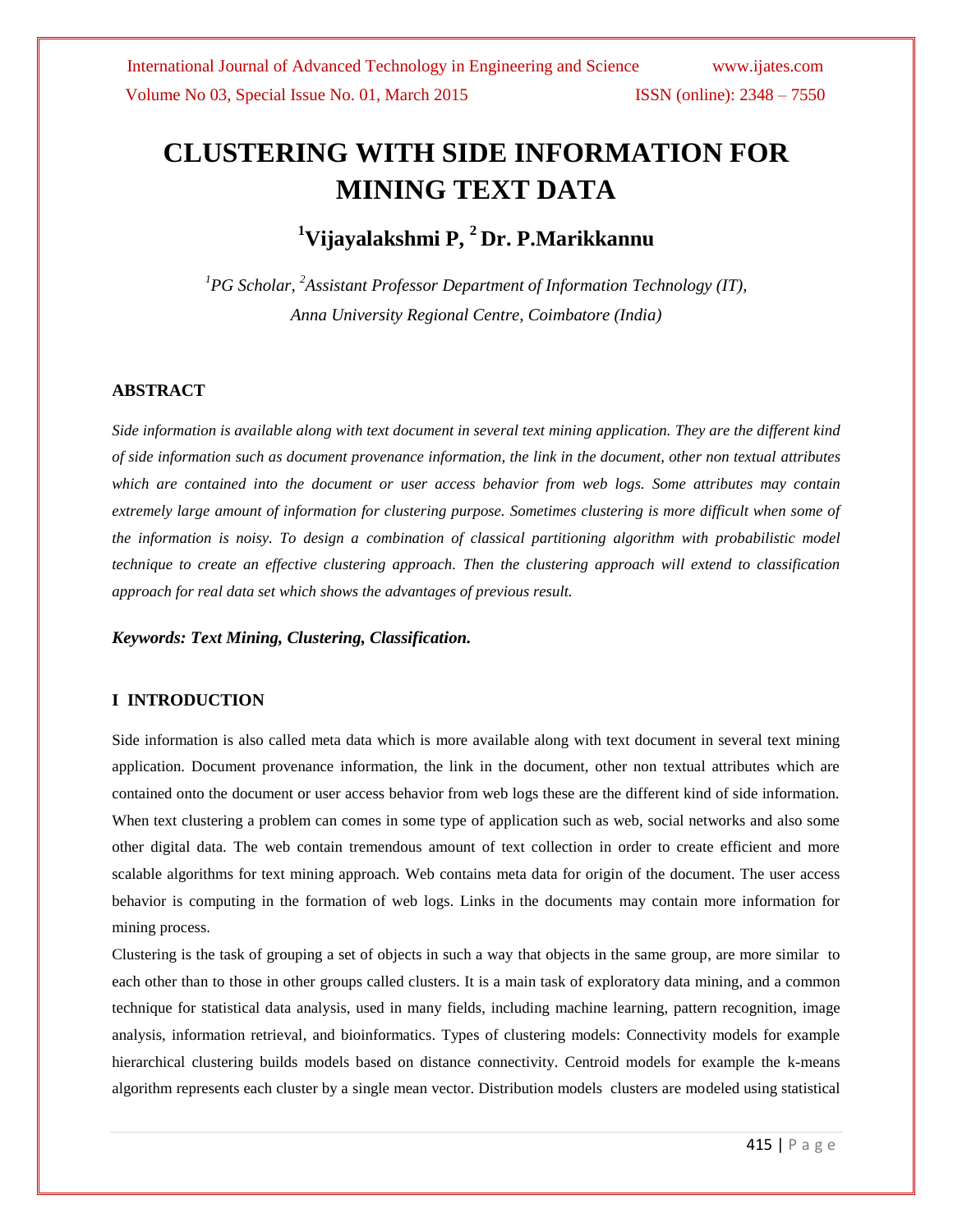# International Journal of Advanced Technology in Engineering and Science [www.ijates.com](http://www.ijates.com/) Volume No 03, Special Issue No. 01, March 2015 ISSN (online): 2348 – 7550

distributions, such as [multivariate normal distributions](http://en.wikipedia.org/wiki/Multivariate_normal_distribution) used by the Expectation- [maximization algorithm.](http://en.wikipedia.org/wiki/Expectation-maximization_algorithm) Density models for example [DBSCAN](http://en.wikipedia.org/wiki/DBSCAN) and [OPTICS](http://en.wikipedia.org/wiki/OPTICS) defines clusters as connected dense regions in the data space. Subspace models in [Biclustering](http://en.wikipedia.org/wiki/Biclustering) (also known as Co-clustering or two-mode-clustering), clusters are modeled with both cluster members and relevant attributes. Group models: some algorithms do not provide a refined model for their results and just provide the grouping information. Graph-based models: a [clique,](http://en.wikipedia.org/wiki/Clique_%28graph_theory%29) i.e., a subset of nodes in a [graph](http://en.wikipedia.org/wiki/Graph_%28mathematics%29) such that every two nodes in the subset are connected by an edge can be considered as a prototypical form of cluster. Relaxations of the complete connectivity requirement (a fraction of the edges can be missing) are known as quasicliques.

Text mining, also referred to as text [data mining,](http://en.wikipedia.org/wiki/Data_mining) roughly equivalent to [text analytics,](http://en.wikipedia.org/wiki/Text_mining#Text_mining_and_text_analytics) refers to the process of deriving high-quality [information](http://en.wikipedia.org/wiki/Information) from [text.](http://en.wikipedia.org/wiki/Plain_text) High-quality information is typically derived through the devising of patterns and trends through means such as [statistical pattern learning.](http://en.wikipedia.org/wiki/Pattern_recognition) Text mining usually involves the process of structuring the input text (usually parsing, along with the addition of some derived linguistic features and the removal of others, and subsequent insertion into a [database\)](http://en.wikipedia.org/wiki/Database), deriving patterns within the [structured data,](http://en.wikipedia.org/wiki/Structured_data) and finally evaluation and interpretation of the output. 'High quality' in text mining usually refers to some combination of [relevance,](http://en.wikipedia.org/wiki/Relevance_%28information_retrieval%29) [novelty,](http://en.wikipedia.org/wiki/Novelty_%28patent%29) and interestingness. Typical text mining tasks include [text categorization,](http://en.wikipedia.org/wiki/Text_categorization) [text clustering,](http://en.wikipedia.org/wiki/Text_clustering) [concept/entity extraction,](http://en.wikipedia.org/wiki/Concept_mining) production of granular taxonomies, [sentiment analysis,](http://en.wikipedia.org/wiki/Sentiment_analysis) [document summarization,](http://en.wikipedia.org/wiki/Document_summarization) and entity relation modeling.



Figure 1: An Example of Text Mining

Classification may refer to [categorization,](http://en.wikipedia.org/wiki/Categorization) the process in which ideas and objects are recognized, differentiated, and understood. Classification is a data mining (machine learning) technique used to predict group membership for data instances. For example, you may wish to use classification to predict whether the weather on a particular day will be "sunny", "rainy" or "cloudy". Popular classification techniques include decision trees and neural networks. There are different types of techniques for classification of the data such as Probabilistic, Naïve Bayes Classifiers,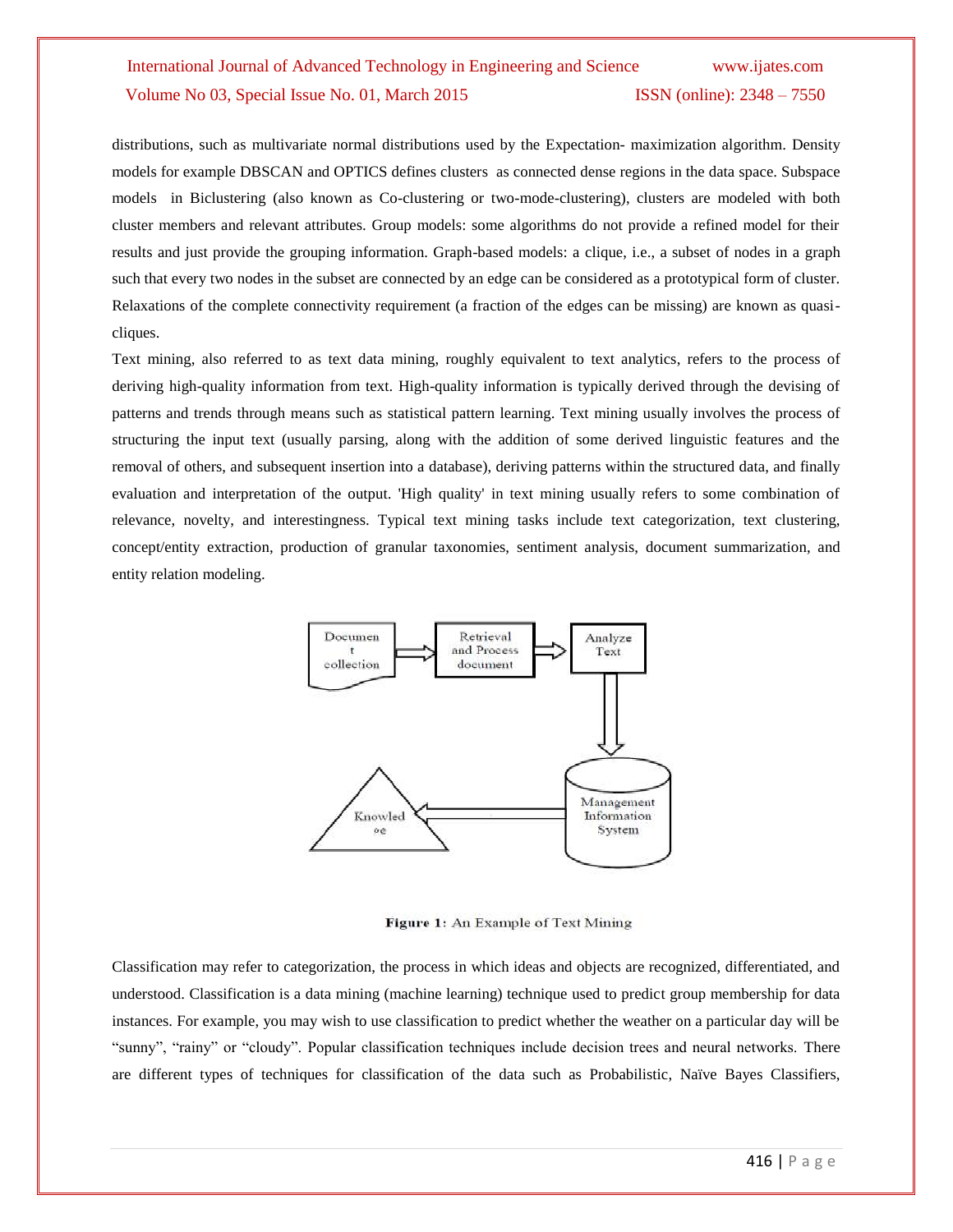Decision Tree Classifiers and SVM classifiers. The main goal of this paper is to show that the advantages of using side-information extend under a pure clustering process.

#### **II RELATED WORKS**

The problem of text clustering was studied in [5][13]. There is a problem in many application such as text crawling, news group filtering and document organization which are requires real time clustering and segmentation of text data records. Using statistical summarization methodology, the problem of text clustering and categorical data streams was solved efficiently. In [37] there is an issue on clustering high dimensional streaming text data. By using combination of an OSKM (online spherical k-means) algorithm with scalable clustering strategy to obtain fast and adaptive clustering of text streams.

Text clustering algorithm for text document is studied in [3][9]. There are many types of algorithm used for text clustering, such as distance based clustering algorithm (like agglomerative), distance based partitioning algorithms (like k-means), Hierarchical Clustering Algorithm and A Hybrid Approach for clustering like scatter/gather technique.

The concept of agglomerative clustering is to successively merge documents into clusters based on their similarities. Virtually the hierarchical clustering algorithms successively merge groups based on the best pairwise similarities between these groups of documents. In a Conceptual manner, the process of agglomerating documents into successively higher levels of clusters creates a cluster hierarchy for which the leaf nodes correspond to their individual documents, and the internal nodes correspond to the merged groups of clusters. A new node is created in this tree corresponding to this larger merged group when two groups are merged.

In [11] Presents the hierarchical data clustering method Balanced Iterative Reducing and Clustering using Hierarchies (BIRCH) and it demonstrates that it is especially suitable for large databases. The next method of document clustering is Distance based Partitioning algorithm. Partitioning algorithms are widely used in the database literature in order to efficiently create clusters of objects. K-means clustering algorithm is a partitioning algorithm [3]. It uses a set of k representatives, around which the clusters are built.

In particularly, K-means uses the notion of a centroid, which is the mean or median point of a group. A centroid almost never corresponds to an actual data point. The simplest form of the k-means approach is to start off with a set of k point from the original corpus, and assign documents to these point on the basis of closest similarity. The next iteration, the centroid of the assigned points to each group is used to replace the group in the last iteration. In other words, the new term is defined, so that it is a better central point for this cluster. This approach is continued until convergence. Continuous Clustering and Dynamic Keyword Weighting for Text Documents takes place in [6]. This use the approach to extend K-means algorithm and addition to partitioning the dataset into a given number of clusters, also finds the optimal set of feature weights for each and every clusters. In [13] combination of an efficient online spherical k-means (OSKM) algorithm with an existing scalable clustering strategy to achieved fast and adaptive clustering of text streams.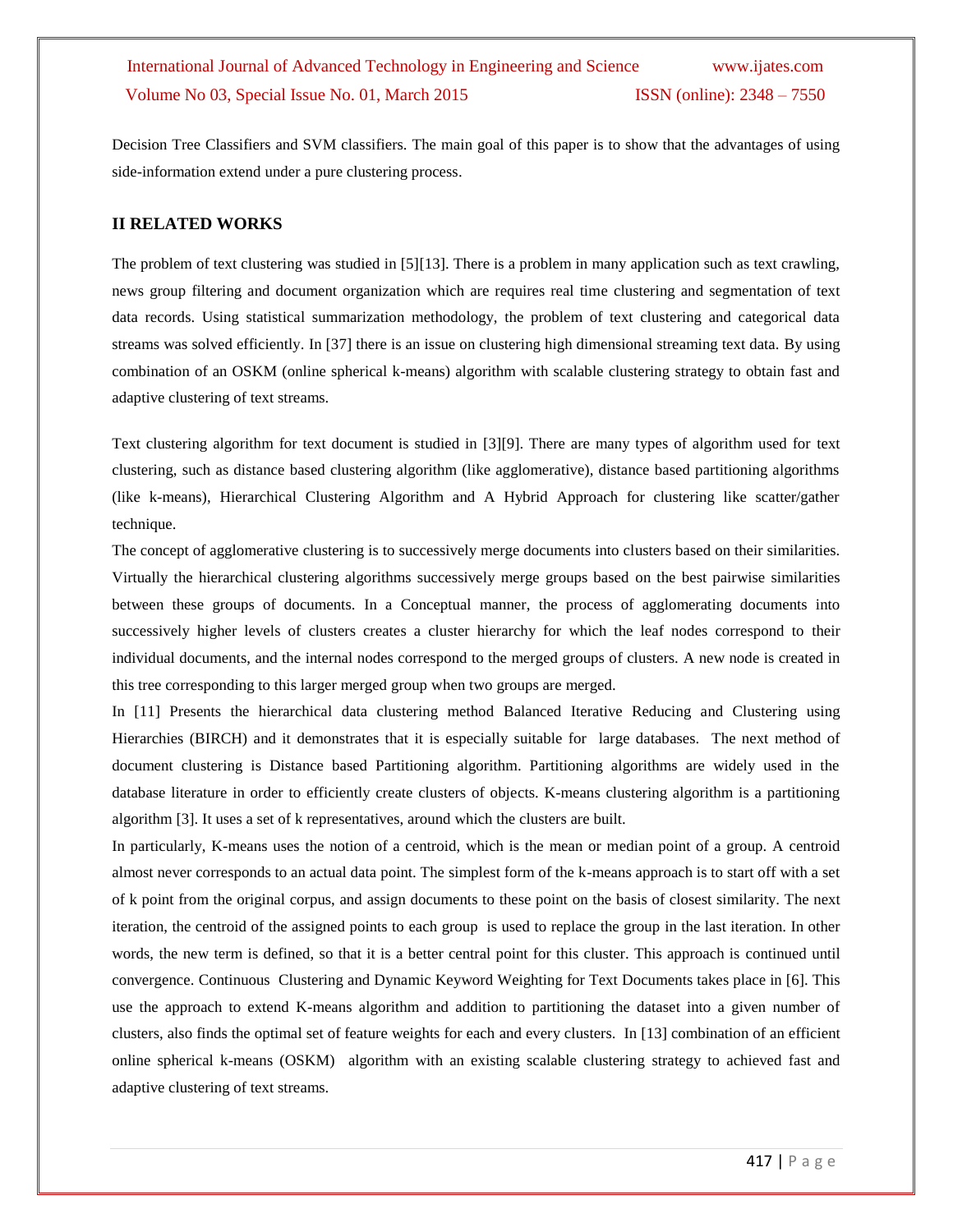## International Journal of Advanced Technology in Engineering and Science [www.ijates.com](http://www.ijates.com/) Volume No 03, Special Issue No. 01, March 2015 ISSN (online): 2348 – 7550

The online spherical k-means algorithm modifies the spherical k-means algorithm (SPKM), using online update (for cluster centroids) based on the well-known Winner-Take- All competitive learning**.** The third type of document clustering is the Hybrid Technique (Scatter-gather technique is the hybrid clustering technique) [5]. An example of the the Scatter/Gather method, which provides a systematic browsing technique with the use of clustered document collection of the document organization. Initially the system scatters the collection of document into a small number of several document groups, or clusters, and presents short summaries of documents to the users. The user selects one or more of the groups for further study based on these summaries. The selected groups are gathered together to form a sub collection documents. Then applies clustering again to scatter the new sub collection into a small number of document groups, which are again presented to the users.

The scatter-gather approach can be used for organized browsing of tremendous amount of document collections, because it creates a natural hierarchy of similar documents. However, these methods are designed for the pure text data clustering , and do not work for in which the text-data is combined with other forms of data. They have some limited work has been done on clustering text in the context of network-based linkage information (like graph mining and algorithms of graph mining in )[2] [10]. A wide variety of techniques have been designed for text classification approaches in [4].

There are different techniques for classification of the data such as Probabilistic and Naïve Bayes Classifiers. Probabilistic classifiers are used to designed an implicit mixture model for generation of the underlying documents. This mixture model is typically assumes that each class is a component of the mixture. Each mixture component is actually a generative model, which provides the probability of sampling to a particular term for that component. Ah another type of classifier is Decision Tree Classifiers which is actually a hierarchical decomposition of the (training data) data space, in which a condition on the attribute value is used in order to divide the data space (training data) hierarchically. The division of the data space is performed recursively in the decision tree until the leaf nodes contain a certain minimum number of records, or some condition on class purity. The most possible class labeling leaf node is used for the purposes of classification[14].

An another type of classifier is SVM classifiers, the main principle of this classifier is to determine separators in the search space which can best separate the different classes. SVM training algorithm builds a model that assigns new examples into one category or other category, making it a non probabilistic binary linear classifier. SVM can efficiently perform a non-linear classification using kernel trick, implicitly mapping their inputs into high dimensional feature spaces. All the work is not applicable to the case of side information attributes. [14] will provide a first approach to using other kinds of attributes in conjunction with text clustering. It show the advantages of using an approach over pure text-based clustering. An approach is especially useful, when the auxiliary information is highly informative and provide an effective guidance in creating coherent clusters. It will also extend the method to the approach of text classification.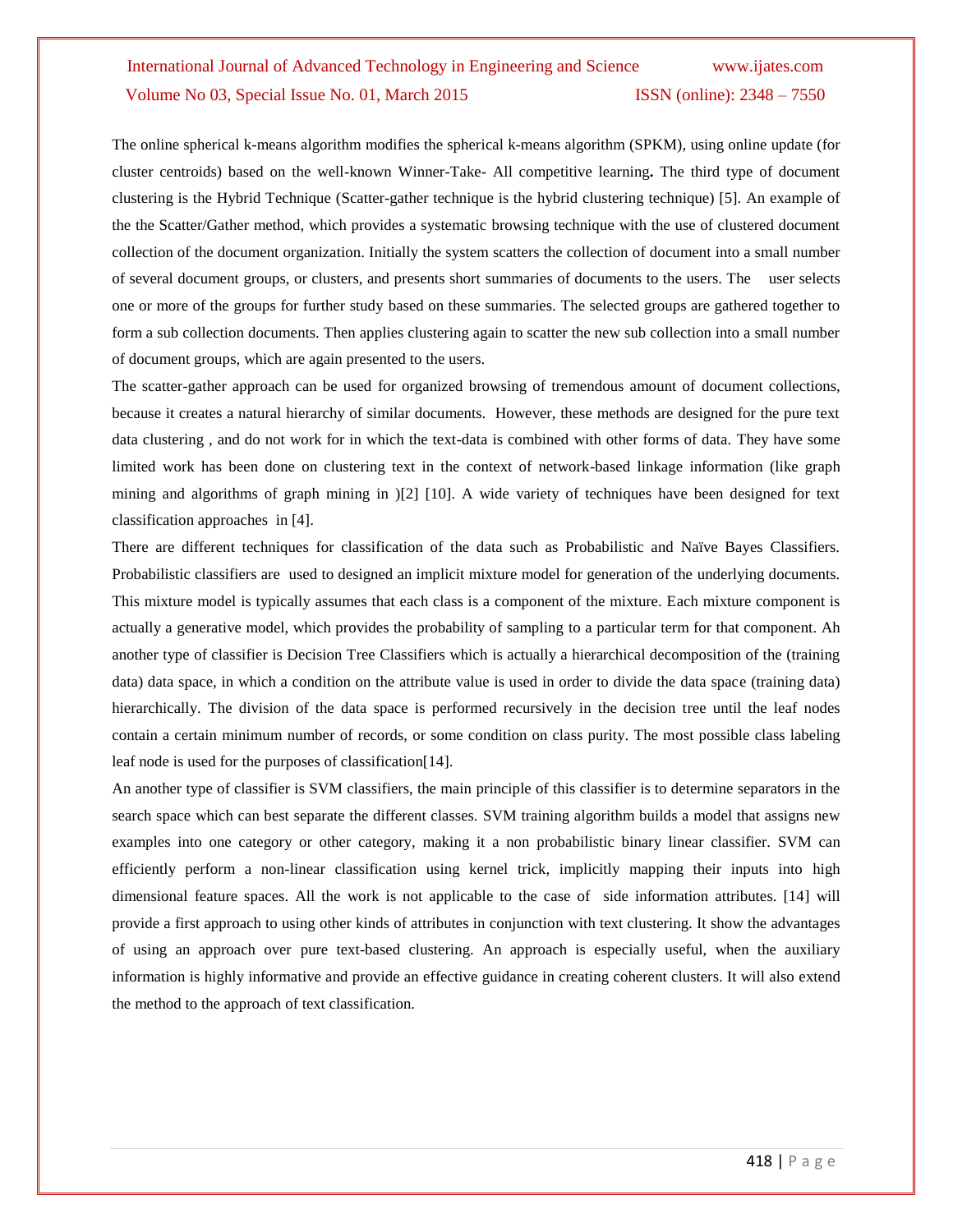

#### **III SYSTEM ARCHITECTURE**

System Architecture Design text are process under COATES algorithm. It has two phases. First phase is content based algorithm used to create cluster of the documents. Second phase is cosine similarity which is used to form centroid of the documents. Gini index used to compute each auxiliary attribute with respect cluster. In COLT algorithm. It have two phases. First phase is Feature selection on text and auxiliary attribute with the use of class labels and gini index the documents. Second phase is cosine similarity which is used to determine the closest cluster of each documents. Gini index used to compute each auxiliary attribute with respect cluster. Then it extend to classification process using COLT classify algorithm which determine the majority class label of the labeled cluster.

#### **IV CLUSTERING TECHNIQUE FOR THE SIDE INFORMATION**

In the proposed system, is to show the advantages of using side-information for mining text data extend under a pure clustering process which provides advantages for a wider variety of problems. The COATES Algorithm used for clustering of side information is( COntent and Auxiliary attribute based TExt cluStering algorithm). They has two phases .

#### **1. Initialization**

This phase is a lightweight initialization phase in which a Standard text clustering approach is used without any side information. It use the k-means clustering algorithm. In the phase, text document can partitioning data and create a centriod of data to form a cluster. It is based on text information only.

#### **2. Main Phase**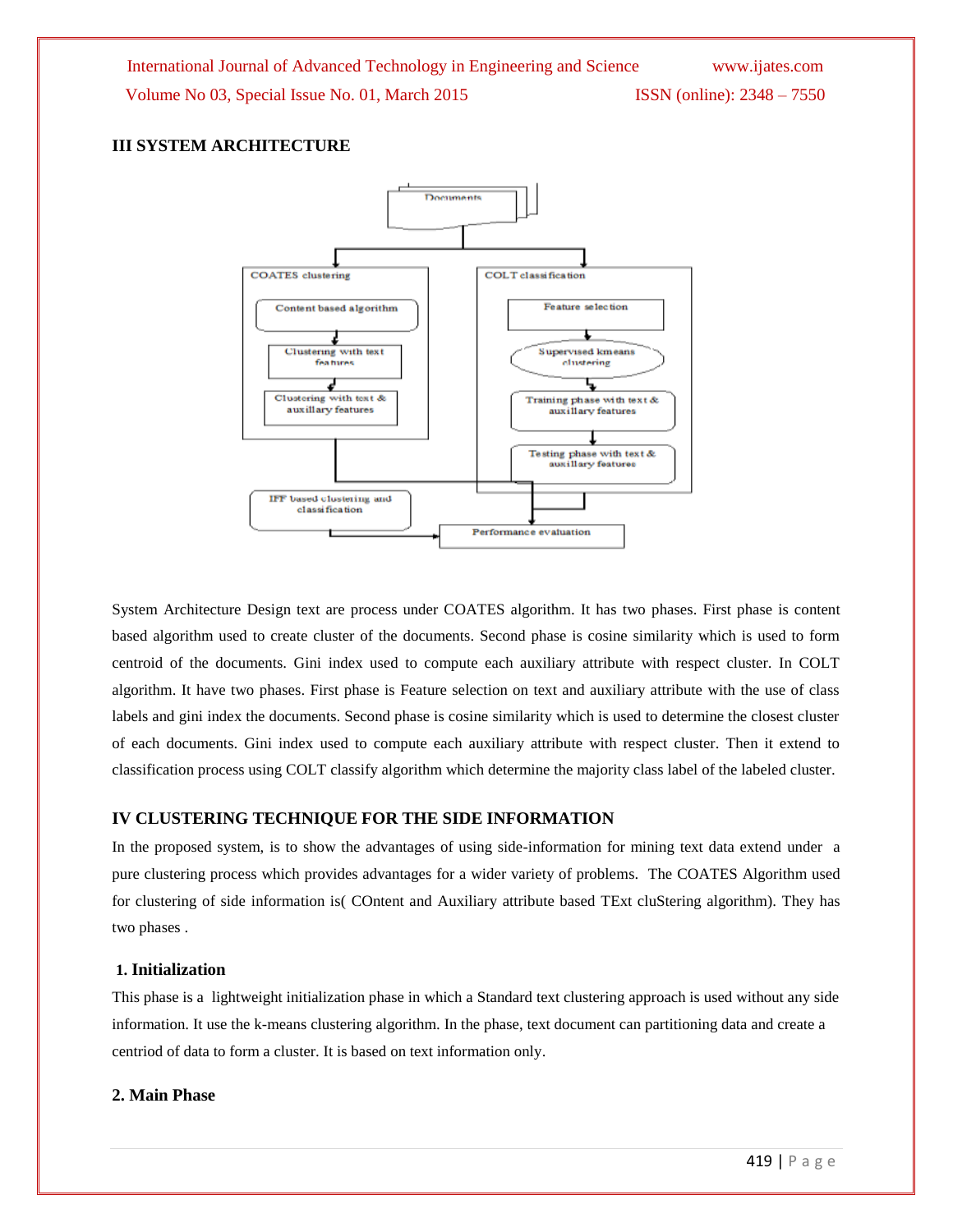# International Journal of Advanced Technology in Engineering and Science [www.ijates.com](http://www.ijates.com/) Volume No 03, Special Issue No. 01, March 2015 ISSN (online): 2348 – 7550

This main phase starts off with these initialization phase and iteratively reconstructs these clusters with the use of both text content and auxiliary information . in this step alternating iterations which use the text content and auxiliary attribute information in order to improve the quality of the clustering are performed. These iterations are text content iterations and auxiliary iterations respectively. The combination of the text content iteration and auxiliary iteration is referred to as a major iteration. Each major iteration contains two minor iterations which is corresponding to the auxiliary attributes and text-based methods respectively.

#### **V CLASSIFICATION BASED ON CLUSTERING OF SIDE INFORMATION**

In this section to show how to extend the approach to classification. It will extend the earlier clustering approach in order to creates a model which summarizes the class distribution in the data in terms of the clusters. Then, it will show to the use of the summarized model for effective classification. For extension of classification to the problem of clustering , Content and auxiLiary attribute-based Text classification (COLT) algorithm is used for classification of side information .This algorithm uses a supervised clustering approach in order to partition the data into different clusters then the partitioning is used for the purposes of classification. The algorithm works in three phases.

#### **Feature Selection**

In the first phase, it uses feature selection to remove the attributes which are not related to the class label. It is performed both for the text attributes and the auxiliary attributes.

#### **Initialization**

In this phase, it uses a supervised k means approach in order to perform the initialization with the use of purely text content clustering. The class memberships of the records is in each cluster are pure for supervised initialization. Each cluster only contains records of a particular class when k-means clustering algorithm is modified.

#### **Cluster Training Model Construction**

In this phase, a combination of the text content and auxiliary attributes is used for the purposes of creating a cluster based model. During this phase the purity of the clusters is maintained.

#### **VI CONCLUSION**

This paper gives the brief introduction about the broad field of document clustering and classification .The techniques which are used for clustering like k-means, hierarchical etc. and classifications like naïve bayes, SVM etc. are discussed. This paper also presented methods for mining text data with the use of side-information. Many forms of text databases contain a large amount of side information or meta-information, which may be used in order to improve the clustering process. In order to design the clustering method, combination of an iterative partitioning technique with a probability estimation process which computes the importance of different kinds of side information takes place. COATES and COLT approach can greatly enhance the quality of text clustering and classification, while maintaining a high level of efficiency.